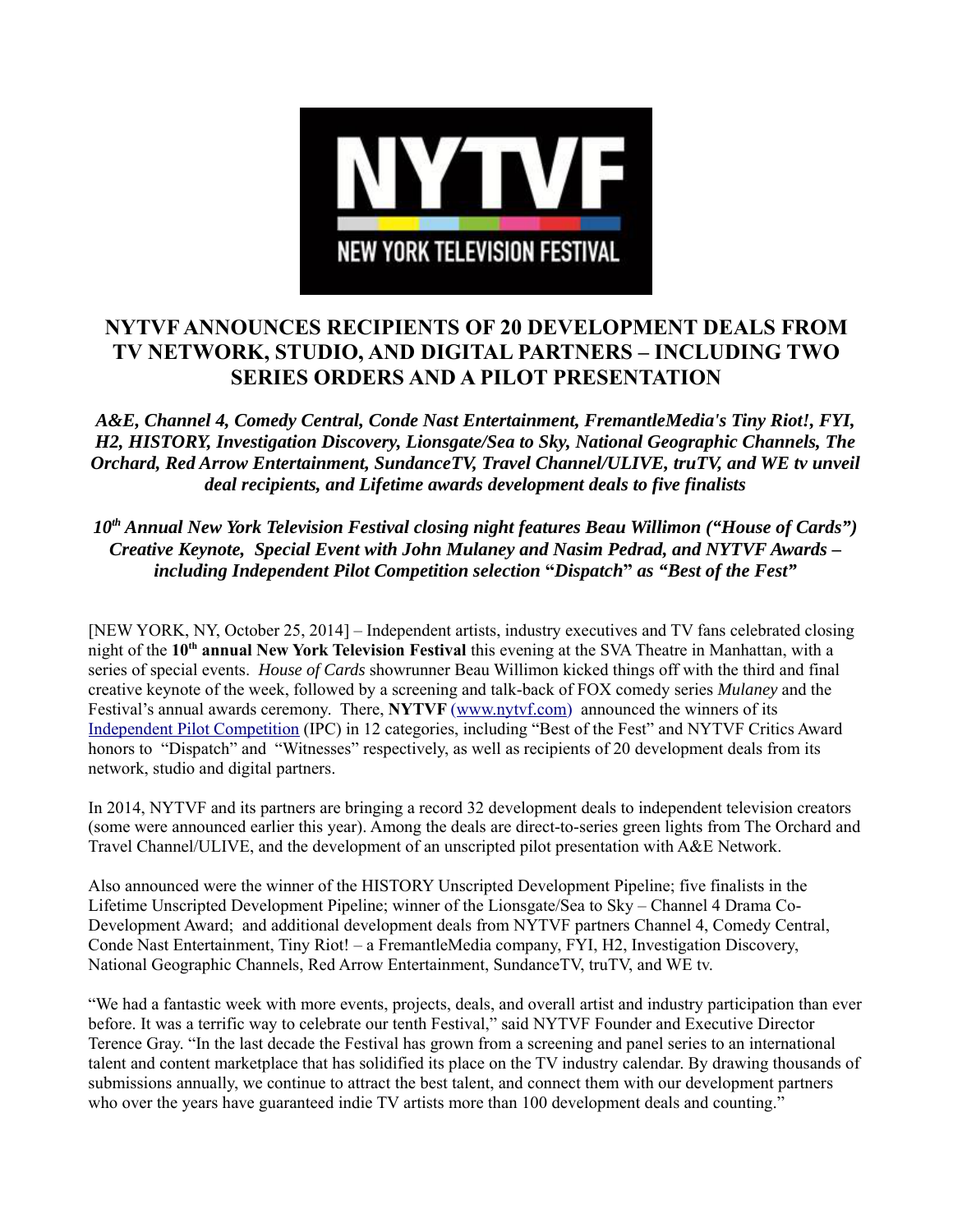In 2014, 32 total development deals were offered through NYTVF via year-round initiatives, up from 30 in 2013, 26 in 2012, 15 in 2011 and one or two in earlier years. Of the nearly 2,000 submissions received this year, 121 projects were selected for the Independent Pilot Competition or as finalists/semi-finalists in other development initiatives, with more than 300 Official Artists invited to attend the Festival. These artists participated in hundreds of networking and pitch meetings with industry executives, while more than 15,000 artists, fans and industry attendees took advantage of the 60-plus free events, including screenings, premieres, panels and parties that took place at Tribeca Cinemas, Tribeca Three Sixty, and the SVA Theatre from October 20  $-25.$ 

## **2014 NYTVF DEVELOPMENT DEALS**

#### A&E**,** HISTORY**,** and Lifetime Unscripted Development Pipelines

Launched in 2011 with A&E, adding Lifetime in 2012 and HISTORY in 2013, these programs sought original unscripted television concepts (including a short video and treatment) focused on individuals or small groups that represent unique points of view for each network. In each initiative, a selection of semi-finalists advanced to the corresponding network for consideration with five finalists receiving development deals. Winning producers received \$10,000 and the opportunity for future development with the partnering network, and in the case of the A&E initiative, the project will be produced as a pilot presentation in partnership with NYTVF Productions and  $A&E$ .

The winner of the HISTORY Unscripted Development Pipeline, which was selected from the five finalists announced earlier this year:

- Gary Simson and Andrew Giacometti for their project "Wreck Hunters" (Los Angeles, CA)

The winner of the A&E Unscripted Development Pipeline, which was selected from the five finalists announced earlier this year:

- Eric Kutner for his project "Risk" (New York, NY)

Finalists in the Lifetime Unscripted Development Pipeline (winner to be announced at a later date):

- Nathan Stoll for his project "Can't Knock The Hustle" (New York, NY)
- Ryan Basham for his project "Doctor Diva" (Los Angeles, CA)
- Kate Hendricks for her project "Kate the Wasp" (New York, NY)
- Mark Haapala and Stewart Gold for their project "Pinky & The Fan Girls" (Los Angeles, CA)
- Terri Lee Ryan for her project "Rori's Party" (Chicago, IL)

#### Festival Development Awards and NYTVF Pitch

In addition to the above, 16 networks, studios, and distributors offered guaranteed development opportunities in 2014, to Official Artists of the  $10<sup>th</sup>$  Annual New York Television Festival. Artists representing projects and pilots featured in this year's Festival were eligible.

Each partner (or group of partners) guaranteed one development deal or production deal for an artist participating in the Festival, with the below coming out on top. The Orchard and Travel Channel/ULIVE deals included direct-to-series orders.

#### *FESTIVAL DEVELOPMENT AWARDS*

- Comedy Central: Caroline Fox and Daniel Obzejta for "This Old Thing" (Los Angeles, CA)

- Lionsgate/Sea to Sky – Channel 4 Drama Co-Development Award: Ben Snyder and Ari Issler for "The Come Up" (Brooklyn, NY)

- The Orchard GO Project: Jim Kozyra for "The Jamz" (Chicago, IL)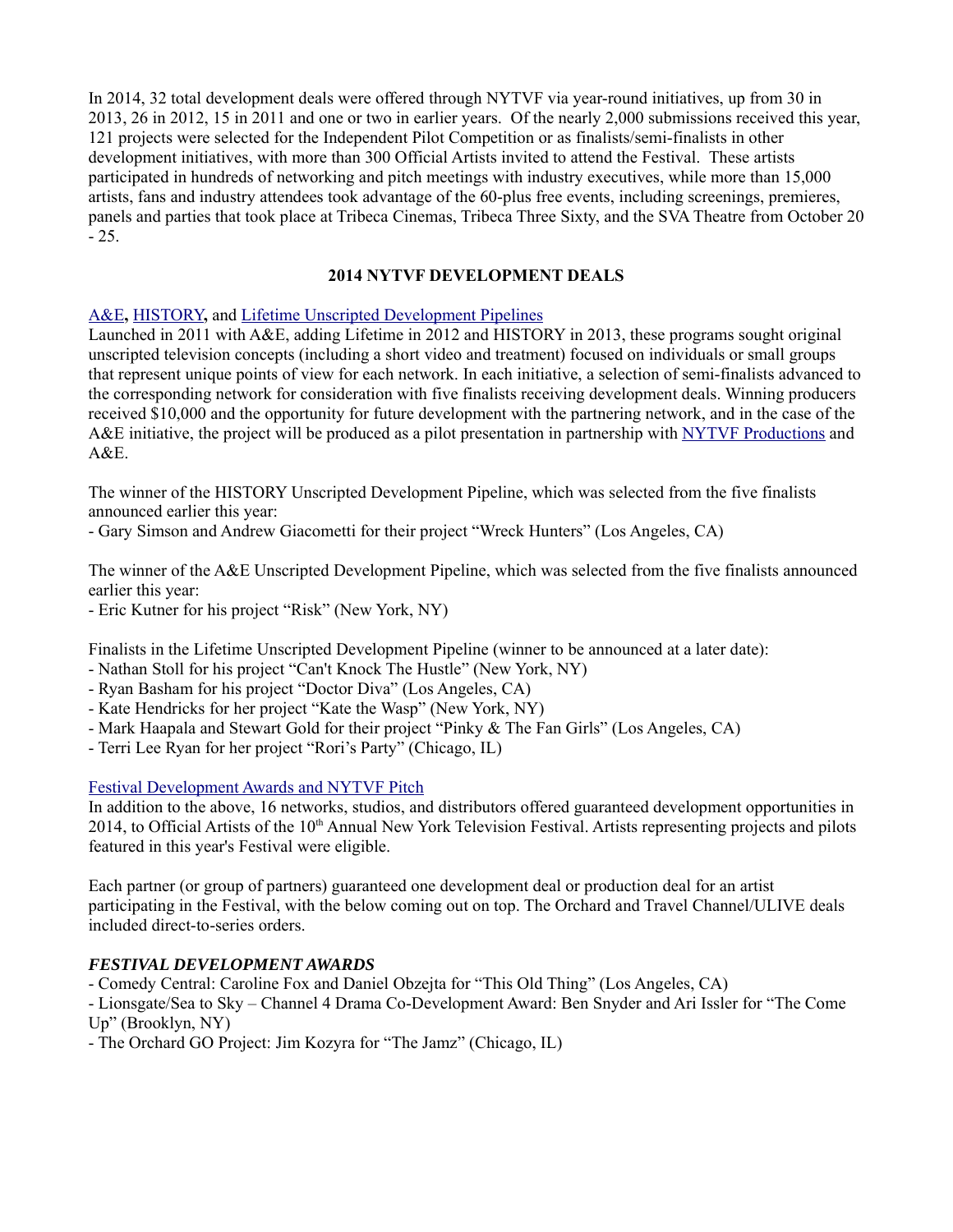## *NYTVF PITCH AWARDS*

- Channel 4: Nicole Paglia and Daniel Brierley (London, UK)
- Conde Nast Entertainment: Ramiro Castro Jr. and Pedro Castro (Los Angeles, CA)
- FremantleMedia/Tiny Riot!: Sutton Dewey and Mark Millner (Brooklyn, NY)
- FYI: James Spokoini & Massimiliano Bulgheroni (London, UK)
- H2: Carrie Preston and Kate Rigg (New York, NY)
- Investigation Discovery: Nicole Paglia and Daniel Brierley (London, UK)
- National Geographic Channels: Steve Sera, Tim Egan, and Bob Sylvester (Boston, MA)
- Red Arrow Entertainment: Jessica Coleman (Sicklerville, NJ)
- SundanceTV: David Harris (Los Angeles, CA)
- Travel Channel and ULIVE: Jim Kozyra and Chris Petlak (Chicago, IL)
- truTV: Greg Ash (London, UK)
- WEtv: Dan Berk and Robert Olsen (Brooklyn, NY)

In addition to the above, the FOX-NYTVF Comedy Alumni Program, Lifetime Unscripted Development Pipeline and MTV development deal winners will be announced later this year.

# **2014 INDEPENDENT PILOT COMPETITION WINNERS**

Finally, the 10<sup>th</sup> annual New York Television Festival wrapped up with winners of its flagship Independent Pilot Competition being announced across the following 12 categories:

- Best Animation Pilot: "Future Duck!" created by Henry Dalton and Paul Cope (London, UK)

- Best Comedy Pilot: "Cowards" created by Daniel Clark, Megan Green, Joe Kwaczala, Joe McAdam, and Chris Stephens (Los Angeles, CA)

- Best Drama or Dramedy Pilot: "Dispatch" created by Dan Berk and Robert Olsen (Brooklyn, NY)

- Best Short-Form Web Series: "Annie Undocumented" created by Daniel Hsia, Elaine Low, and Brian Yang (Los Angeles, CA)

- Best Unscripted Pilot: "Love Spitters" created by Rich Seng and Nicholas Charles Peters (Chicago, IL)
- Best Actress: Caroline Fox for "This Old Thing" (Los Angeles, CA)
- Best Actor: Chris Mast for "Go, Bolivia, Go!" (Los Angeles, CA)
- Best Director: David Eisenberg for "Witnesses" (Queens, NY)
- Best Editor: Matt VanDaniker for "The Neighborhood" (Queens, NY)
- Best Writing: "Trouble" written by Sean Skelton (New York, NY)
- NYTVF Critics Award: "Witnesses" created by David Eisenberg and Jon Higgins (Queens, NY)
- NYTVF Audience Award: "The Neighborhood" created by James Manzello and Matt Pavich (Queens, NY)
- NYTVF "Best of the Fest": "Dispatch" created by Dan Berk and Robert Olsen (Brooklyn, NY)

Descriptions and trailers for these and all IPC selections can be found at: http://www.nytvf.com/2014\_ipc\_selections.html